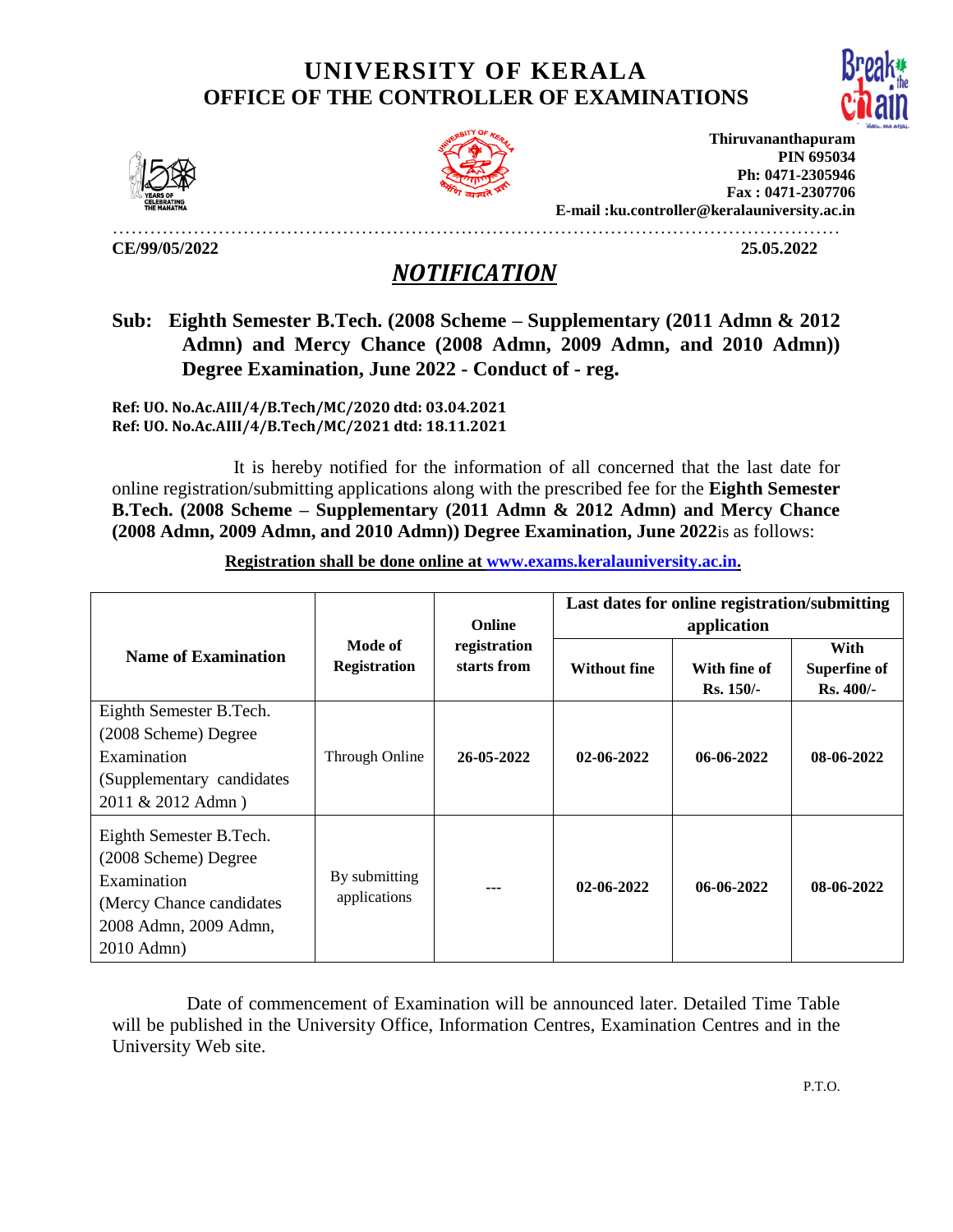Supplementary candidates registering for the examination should remit a C.V. Camp fee at the rate of Rs. 75/- per paper subject to a maximum of Rs. 300/- in addition to the normal examination fee per semester.

 Candidates registering for the mercy chance examination should remit Mercy Chance fee and CV Camp fee at the rate of Rs. 75/- per paper subject to a maximum of Rs. 300/- in addition to the normal Examination fee.

The Mercy Chance fee :

| 1. If the number of papers is three or less   | : $Rs.4,000/-$            |
|-----------------------------------------------|---------------------------|
| 2. If the number of papers is more than three | : $Rs.2,500/$ - per paper |

5% of increase in the fee/charges should also be remitted by the candidates registering for the examination as per U.O. No. Ad.A5.03/9871/2019 dated 01.04.2019.

Candidates registering for lab examination shall report to the B.Tech tabulation sections concerned within 10 days from the last date of Theory examinations without fail.

The Examination Centres for the conduct of the B.Tech. Degree Supplementary/ Mercy Chance Examinations are as detailed below:

| Sl.No.         | Centre  | Examination Centre                                                                                          |         | <b>Allotted Colleges</b>                                                                                                |
|----------------|---------|-------------------------------------------------------------------------------------------------------------|---------|-------------------------------------------------------------------------------------------------------------------------|
|                | No.     |                                                                                                             | No.     |                                                                                                                         |
| $\mathbf{1}$   | 120/415 | Muslim Association College of Engineering, Venjaramoodu,<br>Thiruvananthapuram                              | 120/415 | <b>Muslim Association</b><br>College of Engineering,<br>Venjaramoodu,<br>Thiruvananthapuram                             |
|                |         |                                                                                                             | 265/442 | Vidya Academy of<br>Science & Technology,<br>Malackal, Kilimanoor                                                       |
|                |         |                                                                                                             | 266/443 | Pinnacle School of<br>Engineering &<br>Technology,<br>Areeplachy, Anchal,<br>Kollam                                     |
| $\overline{2}$ | 121/416 | Younus College of Engineering & Technology, Vadakkevila,<br>Kollam                                          | 121/416 | Younus College of<br>Engineering &<br>Technology,<br>Vadakkevila, Kollam                                                |
|                |         |                                                                                                             | 241/435 | Younus College of<br>Engineering,<br>Thalachira,<br>Kottarakkara, Kollam                                                |
|                |         |                                                                                                             | 253/440 | Younus Institute of<br>Technology,<br>Kannanalloor, Kollam                                                              |
| 3              | 232/430 | Valia Konnambaikulathamma College of Engineering &<br>Technology, Chavarcode, Paripally, Thiruvananthapuram | 232/430 | Valia<br>Konnambaikulathamma<br>College of Engineering<br>& Technology,<br>Chavarcode, Paripally,<br>Thiruvananthapuram |
|                |         |                                                                                                             | 251/437 | Musaliar College of<br>Engineering,<br>Chirayinkeezhu,<br>Thiruvananthapuram                                            |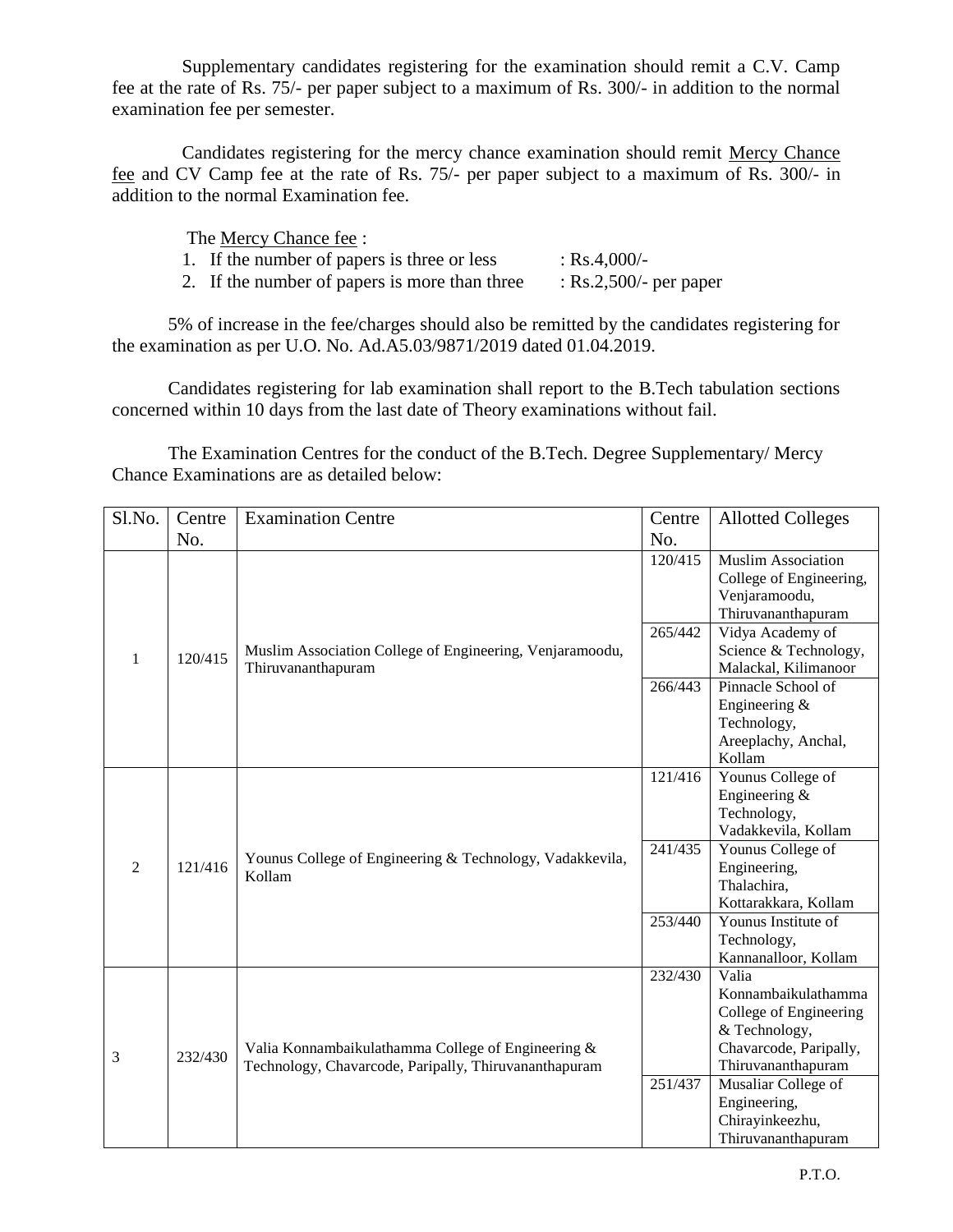| Sl.No. | Centre  | <b>Examination Centre</b>                         | Centre  | <b>Allotted Colleges</b>        |
|--------|---------|---------------------------------------------------|---------|---------------------------------|
|        | No.     |                                                   | No.     |                                 |
|        | 65/402  | Sree Chitra Thirunal College of Engineering,      | 65/402  | Sree Chitra Thirunal College of |
| 4      |         | Pappanamcode                                      |         | Engineering, Pappanamcode       |
|        |         |                                                   | 264/441 | ACE College of Engineering,     |
|        |         |                                                   |         | Karinkadamugal, Thiruvallam     |
| 5      | 102/404 | University College of Engineering, Kariavattom    | 102/404 | University College of           |
|        |         |                                                   |         | Engineering, Kariavattom        |
|        |         |                                                   | 122/408 | Mar Baselios College of         |
|        |         |                                                   |         | Engineering & Technology,       |
|        |         |                                                   |         | Nalanchira,                     |
|        |         |                                                   |         | Thiruvananthapuram              |
|        |         |                                                   | 136/418 | PRS College of Engineering &    |
|        |         |                                                   |         | Technology, Paliyode,           |
|        |         |                                                   |         | Dalumugham, Neyyattinkara       |
|        |         | Mar Baselios College of Engineering & Technology, | 229/427 | Pankaja Kasthuri College of     |
| 6      | 122/408 | Nalanchira, Thiruvananthapuram                    |         | Engineering & Technology,       |
|        |         |                                                   |         | Kandala, Thiruvannathapuram     |
|        |         |                                                   | 238/434 | St.Thomas Institute of Science  |
|        |         |                                                   |         | & technology, Mar Chrysostom    |
|        |         |                                                   |         | Nagar, Kattaikonam              |
|        |         |                                                   | 250/439 | Trinity College of Engineering, |
|        |         |                                                   |         | Trinity Hills, Poovada,         |
|        |         |                                                   |         | Naruvamoodu                     |
|        |         |                                                   | 67/400  | College of Engineering,         |
|        |         |                                                   |         | Thiruvananthapuram              |
|        |         |                                                   | 106/407 | Marian Engineering College,     |
| 7      | 67/400  | College of Engineering, Thiruvananthapuram        |         | Kazhakuttom,                    |
|        |         |                                                   |         | Thiruvananthapuram              |
|        |         |                                                   | 223/429 | UKF College of Engineering &    |
|        |         |                                                   |         | Technology, Parippaly, Kollam   |
|        |         |                                                   | 231/428 | Rajadhani Institute of          |
|        |         |                                                   |         | Engineerring & Technology,      |
|        |         | Rajadhani Institute of Engineerring & Technology, |         | Attingal, Thiruvananthapuram    |
| 8      | 231/428 | Attingal, Thiruvananthapuram                      | 118/412 | <b>Shahul Hameed Memorial</b>   |
|        |         |                                                   |         | Engineering Collge, Kadakkal,   |
|        |         |                                                   |         | Kollam                          |
|        |         |                                                   | 68/403  | TKM College of Engineering,     |
|        |         |                                                   |         | Kollam                          |
|        |         |                                                   | 124/417 | <b>Travancore Engineering</b>   |
|        |         |                                                   |         | College, Oyoor, Kollam          |
| 9      | 68/403  | TKM College of Engineering, Kollam                | 224/425 | MES Institute of Technology &   |
|        |         |                                                   |         | Management, Chathanoor,         |
|        |         |                                                   |         | Kollam                          |
|        |         |                                                   | 249/436 | Bishop Jerome Institute,        |
|        |         |                                                   |         | Fathima College Road, Kollam    |
| 10     | 230/431 | Sri Vellapally Natesan College of Engineering,    | 230/431 | Sri Vellapally Natesan College  |
|        |         | Kattachira, Pallickal, Alappuzha                  |         | of Engineering, Kattachira,     |
|        |         |                                                   |         | Pallickal, Alappuzha            |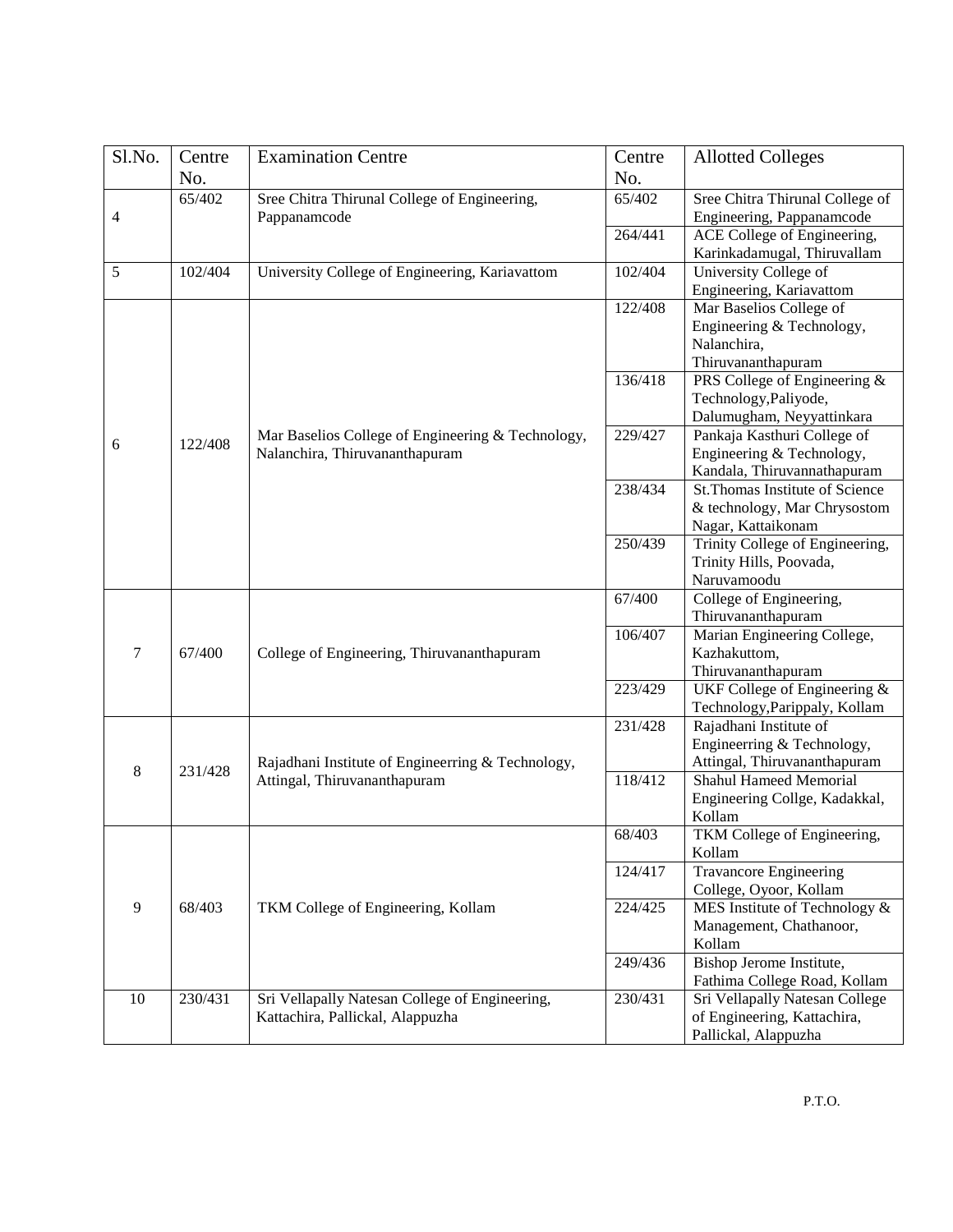| No.<br>No.<br>Govt. Engineering<br>66/401<br>College, Barton Hill,<br>Thiruvannathapuram<br>123/413<br>Lourdes Matha College of<br>Science & Technology,<br>Kuttichal,<br>Thiruvananthapuram<br>11<br>66/401<br>Govt. Engineering College, Barton Hill, Thiruvannathapuram<br>135/419<br>P.A. Aziz College of<br>Engineering $&$<br>Tehcnology, Karakulam,<br>Thiruvananthapuram<br>227/423<br>John Cox Memorial CSI<br>Institute of Technology,.<br>Kannammoola,<br>Thiruvananthapuram<br>252/438<br>Sree Narayana Institute of<br>Technology,<br>Theppuppura,<br>Ezhamkulam, Adoor,<br>Sree Narayana Institute of Technology, Theppuppura,<br>12<br>252/438<br>Pathanamthitta<br>Ezhamkulam, Adoor, Pathanamthitta<br>117/411<br><b>Baselios Mathews II</b><br>College of Engineering,<br>Sasthamcottah, Kollam<br>LBS Institute of<br>13<br>107/406<br>107/406<br>LBS Institute of Technology for Women, Poojappura,<br>Thiruvananthapuram<br>Technology for Women,<br>Poojappura,<br>Thiruvananthapuram<br>119/414<br>Sree Buddha College of<br>Engineering, Nooranad,<br>Alappuzha<br>228/421<br>Archana College of<br>Engineering, Elamel,<br>Nooranada, Alappuzha<br>233/426<br>Mount Zion College of<br>Sree Buddha College ofEngineering, Nooranad, Alappuzha<br>14<br>119/414<br>Engineering &<br>Technology for Women,<br>Kozuvalloor, Chengannur<br>240/433<br>St. Thomas College of<br>Engineering &<br>Technology,<br>Kozhuvalloor,<br>Chengannur<br>15<br>116/409<br>Mohandas College of ENginering & Technology, Anad,<br>116/409<br>Mohandas College of<br>Thiruvananthapuram<br>Engineering &<br>Technology, Anad,<br>Thiruvananthapuram<br>226/422<br>Hindustan College of<br>Engineering, Arippa,<br>Kulathupuzha, Kollam<br>239/432<br>Heera College of<br>Engineering &<br>Technology, Panavoor, | Sl.No. | Centre | <b>Examination Centre</b> | Centre | <b>Allotted Colleges</b> |
|------------------------------------------------------------------------------------------------------------------------------------------------------------------------------------------------------------------------------------------------------------------------------------------------------------------------------------------------------------------------------------------------------------------------------------------------------------------------------------------------------------------------------------------------------------------------------------------------------------------------------------------------------------------------------------------------------------------------------------------------------------------------------------------------------------------------------------------------------------------------------------------------------------------------------------------------------------------------------------------------------------------------------------------------------------------------------------------------------------------------------------------------------------------------------------------------------------------------------------------------------------------------------------------------------------------------------------------------------------------------------------------------------------------------------------------------------------------------------------------------------------------------------------------------------------------------------------------------------------------------------------------------------------------------------------------------------------------------------------------------------------------------------------------------------------------------|--------|--------|---------------------------|--------|--------------------------|
|                                                                                                                                                                                                                                                                                                                                                                                                                                                                                                                                                                                                                                                                                                                                                                                                                                                                                                                                                                                                                                                                                                                                                                                                                                                                                                                                                                                                                                                                                                                                                                                                                                                                                                                                                                                                                        |        |        |                           |        |                          |
|                                                                                                                                                                                                                                                                                                                                                                                                                                                                                                                                                                                                                                                                                                                                                                                                                                                                                                                                                                                                                                                                                                                                                                                                                                                                                                                                                                                                                                                                                                                                                                                                                                                                                                                                                                                                                        |        |        |                           |        |                          |
|                                                                                                                                                                                                                                                                                                                                                                                                                                                                                                                                                                                                                                                                                                                                                                                                                                                                                                                                                                                                                                                                                                                                                                                                                                                                                                                                                                                                                                                                                                                                                                                                                                                                                                                                                                                                                        |        |        |                           |        |                          |
|                                                                                                                                                                                                                                                                                                                                                                                                                                                                                                                                                                                                                                                                                                                                                                                                                                                                                                                                                                                                                                                                                                                                                                                                                                                                                                                                                                                                                                                                                                                                                                                                                                                                                                                                                                                                                        |        |        |                           |        |                          |
|                                                                                                                                                                                                                                                                                                                                                                                                                                                                                                                                                                                                                                                                                                                                                                                                                                                                                                                                                                                                                                                                                                                                                                                                                                                                                                                                                                                                                                                                                                                                                                                                                                                                                                                                                                                                                        |        |        |                           |        |                          |
|                                                                                                                                                                                                                                                                                                                                                                                                                                                                                                                                                                                                                                                                                                                                                                                                                                                                                                                                                                                                                                                                                                                                                                                                                                                                                                                                                                                                                                                                                                                                                                                                                                                                                                                                                                                                                        |        |        |                           |        |                          |
|                                                                                                                                                                                                                                                                                                                                                                                                                                                                                                                                                                                                                                                                                                                                                                                                                                                                                                                                                                                                                                                                                                                                                                                                                                                                                                                                                                                                                                                                                                                                                                                                                                                                                                                                                                                                                        |        |        |                           |        |                          |
|                                                                                                                                                                                                                                                                                                                                                                                                                                                                                                                                                                                                                                                                                                                                                                                                                                                                                                                                                                                                                                                                                                                                                                                                                                                                                                                                                                                                                                                                                                                                                                                                                                                                                                                                                                                                                        |        |        |                           |        |                          |
|                                                                                                                                                                                                                                                                                                                                                                                                                                                                                                                                                                                                                                                                                                                                                                                                                                                                                                                                                                                                                                                                                                                                                                                                                                                                                                                                                                                                                                                                                                                                                                                                                                                                                                                                                                                                                        |        |        |                           |        |                          |
|                                                                                                                                                                                                                                                                                                                                                                                                                                                                                                                                                                                                                                                                                                                                                                                                                                                                                                                                                                                                                                                                                                                                                                                                                                                                                                                                                                                                                                                                                                                                                                                                                                                                                                                                                                                                                        |        |        |                           |        |                          |
|                                                                                                                                                                                                                                                                                                                                                                                                                                                                                                                                                                                                                                                                                                                                                                                                                                                                                                                                                                                                                                                                                                                                                                                                                                                                                                                                                                                                                                                                                                                                                                                                                                                                                                                                                                                                                        |        |        |                           |        |                          |
|                                                                                                                                                                                                                                                                                                                                                                                                                                                                                                                                                                                                                                                                                                                                                                                                                                                                                                                                                                                                                                                                                                                                                                                                                                                                                                                                                                                                                                                                                                                                                                                                                                                                                                                                                                                                                        |        |        |                           |        |                          |
|                                                                                                                                                                                                                                                                                                                                                                                                                                                                                                                                                                                                                                                                                                                                                                                                                                                                                                                                                                                                                                                                                                                                                                                                                                                                                                                                                                                                                                                                                                                                                                                                                                                                                                                                                                                                                        |        |        |                           |        |                          |
|                                                                                                                                                                                                                                                                                                                                                                                                                                                                                                                                                                                                                                                                                                                                                                                                                                                                                                                                                                                                                                                                                                                                                                                                                                                                                                                                                                                                                                                                                                                                                                                                                                                                                                                                                                                                                        |        |        |                           |        |                          |
|                                                                                                                                                                                                                                                                                                                                                                                                                                                                                                                                                                                                                                                                                                                                                                                                                                                                                                                                                                                                                                                                                                                                                                                                                                                                                                                                                                                                                                                                                                                                                                                                                                                                                                                                                                                                                        |        |        |                           |        |                          |
|                                                                                                                                                                                                                                                                                                                                                                                                                                                                                                                                                                                                                                                                                                                                                                                                                                                                                                                                                                                                                                                                                                                                                                                                                                                                                                                                                                                                                                                                                                                                                                                                                                                                                                                                                                                                                        |        |        |                           |        |                          |
|                                                                                                                                                                                                                                                                                                                                                                                                                                                                                                                                                                                                                                                                                                                                                                                                                                                                                                                                                                                                                                                                                                                                                                                                                                                                                                                                                                                                                                                                                                                                                                                                                                                                                                                                                                                                                        |        |        |                           |        |                          |
|                                                                                                                                                                                                                                                                                                                                                                                                                                                                                                                                                                                                                                                                                                                                                                                                                                                                                                                                                                                                                                                                                                                                                                                                                                                                                                                                                                                                                                                                                                                                                                                                                                                                                                                                                                                                                        |        |        |                           |        |                          |
|                                                                                                                                                                                                                                                                                                                                                                                                                                                                                                                                                                                                                                                                                                                                                                                                                                                                                                                                                                                                                                                                                                                                                                                                                                                                                                                                                                                                                                                                                                                                                                                                                                                                                                                                                                                                                        |        |        |                           |        |                          |
|                                                                                                                                                                                                                                                                                                                                                                                                                                                                                                                                                                                                                                                                                                                                                                                                                                                                                                                                                                                                                                                                                                                                                                                                                                                                                                                                                                                                                                                                                                                                                                                                                                                                                                                                                                                                                        |        |        |                           |        |                          |
|                                                                                                                                                                                                                                                                                                                                                                                                                                                                                                                                                                                                                                                                                                                                                                                                                                                                                                                                                                                                                                                                                                                                                                                                                                                                                                                                                                                                                                                                                                                                                                                                                                                                                                                                                                                                                        |        |        |                           |        |                          |
|                                                                                                                                                                                                                                                                                                                                                                                                                                                                                                                                                                                                                                                                                                                                                                                                                                                                                                                                                                                                                                                                                                                                                                                                                                                                                                                                                                                                                                                                                                                                                                                                                                                                                                                                                                                                                        |        |        |                           |        |                          |
|                                                                                                                                                                                                                                                                                                                                                                                                                                                                                                                                                                                                                                                                                                                                                                                                                                                                                                                                                                                                                                                                                                                                                                                                                                                                                                                                                                                                                                                                                                                                                                                                                                                                                                                                                                                                                        |        |        |                           |        |                          |
|                                                                                                                                                                                                                                                                                                                                                                                                                                                                                                                                                                                                                                                                                                                                                                                                                                                                                                                                                                                                                                                                                                                                                                                                                                                                                                                                                                                                                                                                                                                                                                                                                                                                                                                                                                                                                        |        |        |                           |        |                          |
|                                                                                                                                                                                                                                                                                                                                                                                                                                                                                                                                                                                                                                                                                                                                                                                                                                                                                                                                                                                                                                                                                                                                                                                                                                                                                                                                                                                                                                                                                                                                                                                                                                                                                                                                                                                                                        |        |        |                           |        |                          |
|                                                                                                                                                                                                                                                                                                                                                                                                                                                                                                                                                                                                                                                                                                                                                                                                                                                                                                                                                                                                                                                                                                                                                                                                                                                                                                                                                                                                                                                                                                                                                                                                                                                                                                                                                                                                                        |        |        |                           |        |                          |
|                                                                                                                                                                                                                                                                                                                                                                                                                                                                                                                                                                                                                                                                                                                                                                                                                                                                                                                                                                                                                                                                                                                                                                                                                                                                                                                                                                                                                                                                                                                                                                                                                                                                                                                                                                                                                        |        |        |                           |        |                          |
|                                                                                                                                                                                                                                                                                                                                                                                                                                                                                                                                                                                                                                                                                                                                                                                                                                                                                                                                                                                                                                                                                                                                                                                                                                                                                                                                                                                                                                                                                                                                                                                                                                                                                                                                                                                                                        |        |        |                           |        |                          |
|                                                                                                                                                                                                                                                                                                                                                                                                                                                                                                                                                                                                                                                                                                                                                                                                                                                                                                                                                                                                                                                                                                                                                                                                                                                                                                                                                                                                                                                                                                                                                                                                                                                                                                                                                                                                                        |        |        |                           |        |                          |
|                                                                                                                                                                                                                                                                                                                                                                                                                                                                                                                                                                                                                                                                                                                                                                                                                                                                                                                                                                                                                                                                                                                                                                                                                                                                                                                                                                                                                                                                                                                                                                                                                                                                                                                                                                                                                        |        |        |                           |        |                          |
|                                                                                                                                                                                                                                                                                                                                                                                                                                                                                                                                                                                                                                                                                                                                                                                                                                                                                                                                                                                                                                                                                                                                                                                                                                                                                                                                                                                                                                                                                                                                                                                                                                                                                                                                                                                                                        |        |        |                           |        |                          |
|                                                                                                                                                                                                                                                                                                                                                                                                                                                                                                                                                                                                                                                                                                                                                                                                                                                                                                                                                                                                                                                                                                                                                                                                                                                                                                                                                                                                                                                                                                                                                                                                                                                                                                                                                                                                                        |        |        |                           |        |                          |
|                                                                                                                                                                                                                                                                                                                                                                                                                                                                                                                                                                                                                                                                                                                                                                                                                                                                                                                                                                                                                                                                                                                                                                                                                                                                                                                                                                                                                                                                                                                                                                                                                                                                                                                                                                                                                        |        |        |                           |        |                          |
|                                                                                                                                                                                                                                                                                                                                                                                                                                                                                                                                                                                                                                                                                                                                                                                                                                                                                                                                                                                                                                                                                                                                                                                                                                                                                                                                                                                                                                                                                                                                                                                                                                                                                                                                                                                                                        |        |        |                           |        |                          |
|                                                                                                                                                                                                                                                                                                                                                                                                                                                                                                                                                                                                                                                                                                                                                                                                                                                                                                                                                                                                                                                                                                                                                                                                                                                                                                                                                                                                                                                                                                                                                                                                                                                                                                                                                                                                                        |        |        |                           |        |                          |
|                                                                                                                                                                                                                                                                                                                                                                                                                                                                                                                                                                                                                                                                                                                                                                                                                                                                                                                                                                                                                                                                                                                                                                                                                                                                                                                                                                                                                                                                                                                                                                                                                                                                                                                                                                                                                        |        |        |                           |        |                          |
|                                                                                                                                                                                                                                                                                                                                                                                                                                                                                                                                                                                                                                                                                                                                                                                                                                                                                                                                                                                                                                                                                                                                                                                                                                                                                                                                                                                                                                                                                                                                                                                                                                                                                                                                                                                                                        |        |        |                           |        |                          |
|                                                                                                                                                                                                                                                                                                                                                                                                                                                                                                                                                                                                                                                                                                                                                                                                                                                                                                                                                                                                                                                                                                                                                                                                                                                                                                                                                                                                                                                                                                                                                                                                                                                                                                                                                                                                                        |        |        |                           |        |                          |
|                                                                                                                                                                                                                                                                                                                                                                                                                                                                                                                                                                                                                                                                                                                                                                                                                                                                                                                                                                                                                                                                                                                                                                                                                                                                                                                                                                                                                                                                                                                                                                                                                                                                                                                                                                                                                        |        |        |                           |        |                          |
|                                                                                                                                                                                                                                                                                                                                                                                                                                                                                                                                                                                                                                                                                                                                                                                                                                                                                                                                                                                                                                                                                                                                                                                                                                                                                                                                                                                                                                                                                                                                                                                                                                                                                                                                                                                                                        |        |        |                           |        |                          |
|                                                                                                                                                                                                                                                                                                                                                                                                                                                                                                                                                                                                                                                                                                                                                                                                                                                                                                                                                                                                                                                                                                                                                                                                                                                                                                                                                                                                                                                                                                                                                                                                                                                                                                                                                                                                                        |        |        |                           |        |                          |
|                                                                                                                                                                                                                                                                                                                                                                                                                                                                                                                                                                                                                                                                                                                                                                                                                                                                                                                                                                                                                                                                                                                                                                                                                                                                                                                                                                                                                                                                                                                                                                                                                                                                                                                                                                                                                        |        |        |                           |        |                          |
|                                                                                                                                                                                                                                                                                                                                                                                                                                                                                                                                                                                                                                                                                                                                                                                                                                                                                                                                                                                                                                                                                                                                                                                                                                                                                                                                                                                                                                                                                                                                                                                                                                                                                                                                                                                                                        |        |        |                           |        |                          |
|                                                                                                                                                                                                                                                                                                                                                                                                                                                                                                                                                                                                                                                                                                                                                                                                                                                                                                                                                                                                                                                                                                                                                                                                                                                                                                                                                                                                                                                                                                                                                                                                                                                                                                                                                                                                                        |        |        |                           |        |                          |
|                                                                                                                                                                                                                                                                                                                                                                                                                                                                                                                                                                                                                                                                                                                                                                                                                                                                                                                                                                                                                                                                                                                                                                                                                                                                                                                                                                                                                                                                                                                                                                                                                                                                                                                                                                                                                        |        |        |                           |        |                          |
|                                                                                                                                                                                                                                                                                                                                                                                                                                                                                                                                                                                                                                                                                                                                                                                                                                                                                                                                                                                                                                                                                                                                                                                                                                                                                                                                                                                                                                                                                                                                                                                                                                                                                                                                                                                                                        |        |        |                           |        |                          |
|                                                                                                                                                                                                                                                                                                                                                                                                                                                                                                                                                                                                                                                                                                                                                                                                                                                                                                                                                                                                                                                                                                                                                                                                                                                                                                                                                                                                                                                                                                                                                                                                                                                                                                                                                                                                                        |        |        |                           |        |                          |
|                                                                                                                                                                                                                                                                                                                                                                                                                                                                                                                                                                                                                                                                                                                                                                                                                                                                                                                                                                                                                                                                                                                                                                                                                                                                                                                                                                                                                                                                                                                                                                                                                                                                                                                                                                                                                        |        |        |                           |        |                          |
|                                                                                                                                                                                                                                                                                                                                                                                                                                                                                                                                                                                                                                                                                                                                                                                                                                                                                                                                                                                                                                                                                                                                                                                                                                                                                                                                                                                                                                                                                                                                                                                                                                                                                                                                                                                                                        |        |        |                           |        |                          |
|                                                                                                                                                                                                                                                                                                                                                                                                                                                                                                                                                                                                                                                                                                                                                                                                                                                                                                                                                                                                                                                                                                                                                                                                                                                                                                                                                                                                                                                                                                                                                                                                                                                                                                                                                                                                                        |        |        |                           |        |                          |
|                                                                                                                                                                                                                                                                                                                                                                                                                                                                                                                                                                                                                                                                                                                                                                                                                                                                                                                                                                                                                                                                                                                                                                                                                                                                                                                                                                                                                                                                                                                                                                                                                                                                                                                                                                                                                        |        |        |                           |        |                          |
|                                                                                                                                                                                                                                                                                                                                                                                                                                                                                                                                                                                                                                                                                                                                                                                                                                                                                                                                                                                                                                                                                                                                                                                                                                                                                                                                                                                                                                                                                                                                                                                                                                                                                                                                                                                                                        |        |        |                           |        |                          |
|                                                                                                                                                                                                                                                                                                                                                                                                                                                                                                                                                                                                                                                                                                                                                                                                                                                                                                                                                                                                                                                                                                                                                                                                                                                                                                                                                                                                                                                                                                                                                                                                                                                                                                                                                                                                                        |        |        |                           |        | Nedumangad               |